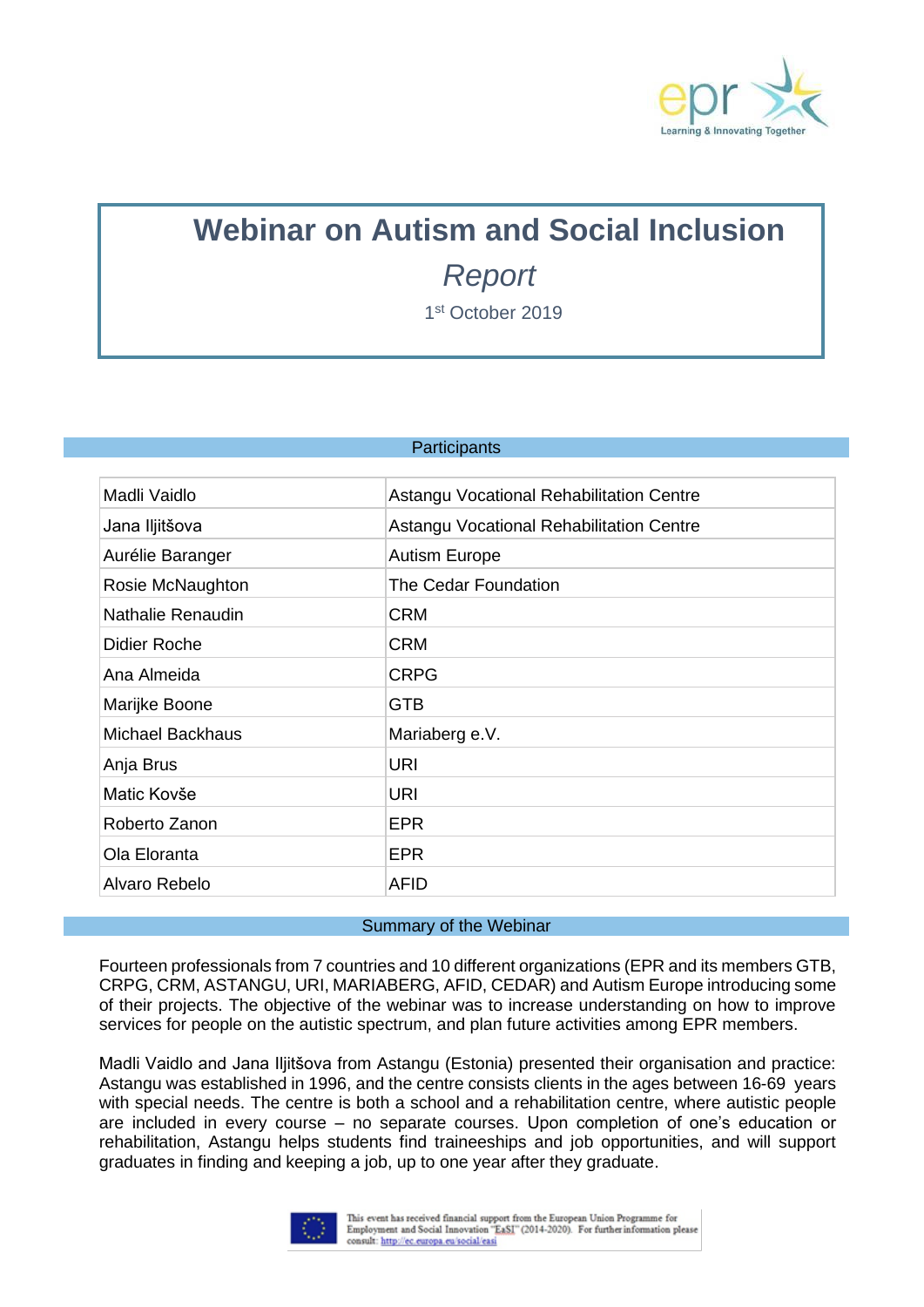

The learning at Astangu is in small groups (max 8 people), and in a quiet environment. They provide adaption year courses, and students can try every kind of profession throughout the year to see what fits them best. The adaption year is to focus more on teaching social skills and everyday life skills (cooking, laundry etc.), and the centre offers courses to help tackle social anxiety or other communication problems. The students are provided with student accommodation, and the evaluation period to see how one adjusts is between 3 to 30 days, instead of one day which is common elsewhere. This allows for the students to have more time to adapt the environment, and a more suitable environment for people with autism and other special needs.

Aurélie Baranger is the Director of Autism Europe and was invited to share their innovative and inspiring projects to promote the social inclusion of people on the autistic spectrum.

Autism Europe (AE) is representing 7 million people all over Europe, and their goal is to improve quality of life of people with autism. AE want to implement the UN CRPD, and are in frequent contact with the EU Parliament and Commission to ensure its implementation. Other tasks the organisation perform is awareness-raising and policy research on disability related topics, publishing papers, sharing good practices, making policy recommendations, and hosting an annual conference with over 200 participants from over 80 countries, from all kinds of professions – including people with autism and their families.

Autism Europe is a member of the European Disability Forum, and work closely with several NGO's. One of their priorities is access to employment, with focus on inclusion in the workplace and making labour easier for people with autism. A part of this focus is sharing good practices to help other workplaces welcome employees with autism. AE takes part in many European projects:

- Equity and Social Inclusion thorugh Positive Parenting (ESIPP) was completed in 2018 a parent education programme;
- Autism Spectre Disorder: Empowering And Support Teachers (ASD-EAST) is an Erasmus+ project started in September 2018, which is empowering specialist educators to support effective inclusion of children with autism;
- Inclusion of People on the Autism Spectrum in Europe (IPA+) was completed in December 2018, and aimed to train professionals to work with autistic people. The IPA2 project is about to start, and is aiming to prevent school failure – specially in secondary school;
- DE-ENIGMA project is about playfully empowering autistic children through working with robots;
- The Early aTTention for the inclusion of children on the autism spectrum in Early Childhood Education and Care Systems (ETTECEC) project is creating videos for young children on inclusion of autistic children in mainstream schools;
- Innovative Vocational Education for Autism (IVEA) project started in October 2018, and is fostering social inclusion of autistic people through employment;
- The ChildIN project is an Erasmus+ project started in November 2018, and is developing a training for European childminders to foster inclusion of children with autism;
- Vocational training on Communication and Teaching Approaches in Autism Spectrum Disorders (Train-ASD) project started in December 2018, and aims to create a Europeanlevel strategic partnership and know-how exchange network for vocational training of professionals in the field of autism in order to support autistic children and individuals through training, education and familiarization of professionals on alternative systems of communication.

Rosie McNaughton of the Cedar Foundation presented their organisation and practices:

Cedar Foundation is a service provider in Northern Ireland with 25 locations and employs over 500 people. The organisation works mostly with physical disabilities, but have lately focussed more on autism and other mental disabilities. Clients are usually children and youth transitioning from school to employment, and an increasing number of students with autism and Asperger's. They are working on reducing social exclusion and using the local community to include people with autism<br>  $\begin{array}{|c|c|c|c|}\hline \vdots & \bullet & \text{This event has received financial support from the European Union Program for}\\ \hline \vdots & \bullet & \text{Employee and Social Innovation "EaST" (2014-2020). For further information please}\hline \end{array}$ 

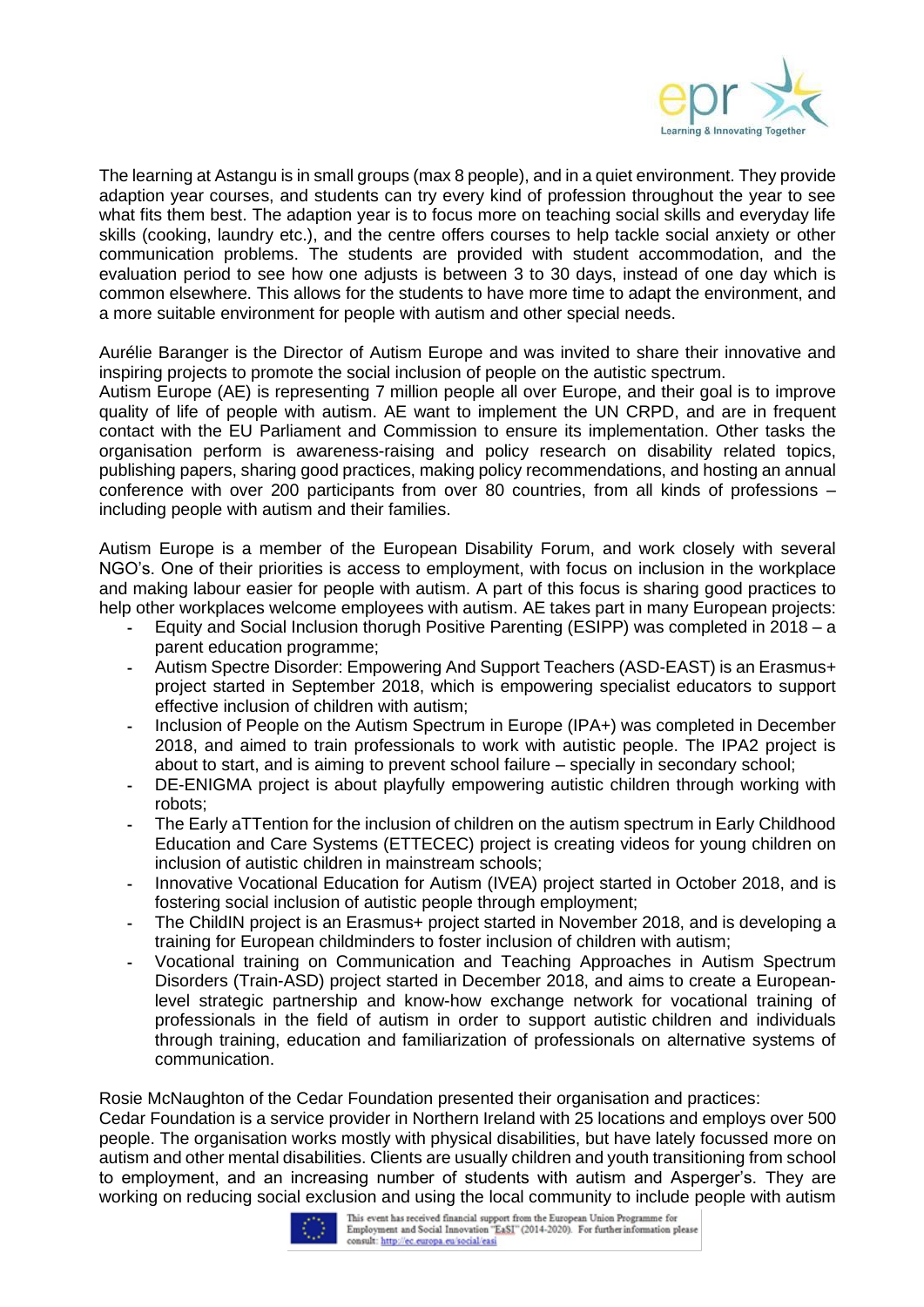

through awareness-raising and encouraging the community to take part in their programmes. Cedar tries to build the confidence of the client even just to do small things, by working closely with the project officer and building the trust between the two, and evaluation shows that 8 out of 10 clients established new friendships and answered that their confidence has improved from Cedar's programmes.

Nathalie Renaudin of CRM presented their organisation and practices:

CRM attracts several people with autism and Asperger's syndrome in their training programmes, but is not a specialist on mental disabilities which is why they are trying to learn from others and improve the situation of their students. The organisation is having a challenge with transitioning the students from their training into employment, as well as helping the students to take on the same interests as the employers work on and in students keeping their jobs after they get hired.

Ana Almeida from CRPG (Portugal) presented their organisation and practice:

CRPG do not specialise in autism, but have students with autism in their classes. Therefore, they try to include students with autism in the education through inclusion plans and to arrange the best environment as possible. Attended the web meeting to learn from other organisations and their practices.

Marijke Boone of GTB presented their organisation and practices:

GTB work with Autism Central and their plans for social inclusion of people on the autism spectrum. One needs to understand autism in order to work with autism, which is why they teach their staff how an underdeveloped brain works and how autism works. Simple and clear communication makes it easier for the clients and the staff to bond and understand each other. Understanding that everyone is unique and not the same is important – not everyone likes the same things. GTB have developed methods to map the different interests of their clients or to help clients develop new interests. Phrasing of questions has a meaning because one does not always get an answer or the answer you are looking for if you are asking the question the wrong way. In such a case, it shows how important clear and simple communication is.

Michael Backhaus of Mariaberg e.V. presented their organisation and practices:

Mariaberg experience challenges with working hours in the workplace for people with autism and how to best organise their working days. Mr. Backhaus raised the discussion on little knowledge on how to work with youths with autism in non-specialised schools, an issue the other participants agreed was a challenge in several countries. The result is often the person with autism dropping out of school, and is therefore a challenge which needs to be solved.

Mariaberg's practice on this matter is first level support (Early Empowerment), where they help newly-born or young children in their first years when a family reaches out for help. In the case of autism, they help structuring the day from morning to evening. Everything is structured from left to right, which gives security and clarity for the child. Tasks on the left are yet to be done, and the ones on the right are finished. This system helps build confidence and safety in the life of people with autism. Germany is not too good at inclusion, stated Backhaus, which has resulted in special needs classes and special needs schools. Mariaberg attempts to council the regular schools in how to deal with mental disabilities such as autism, as they are not able to receive all students with mental disabilities.

Key success factors:

- Awareness-raising and counselling the communities on how to tackle, employ, educate and work with persons on the autism spectrum.
- Clear and simple communication are important, specifically for bonding between client and service provider/staff and to receive the answer for what one is actually asking.